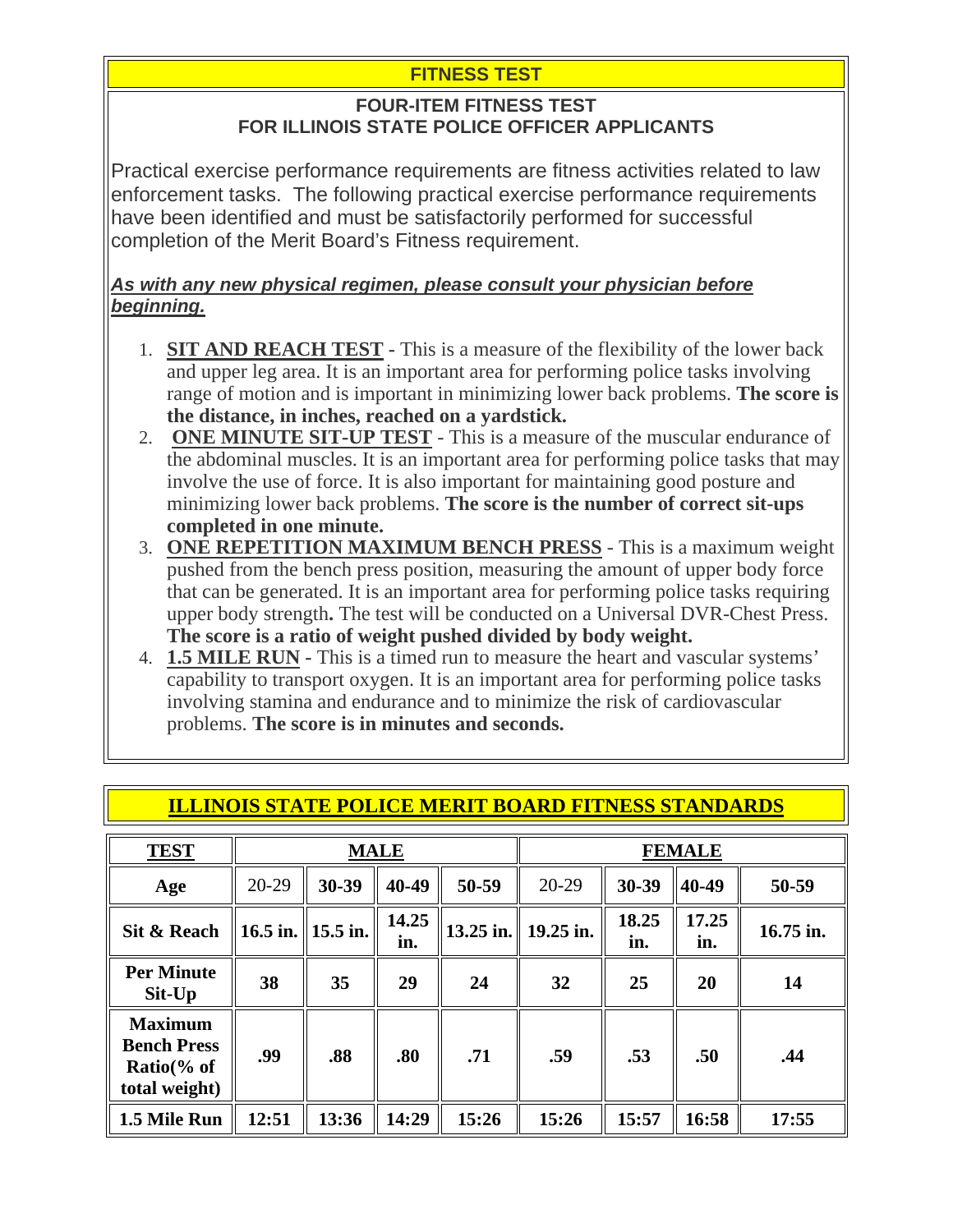# **HOW TO PREPARE FOR THE FITNESS TEST**

### **Preparing for the sit and reach test.**



**Towel Stretch.** Sit on the floor with legs straight. Wrap a towel around feet, holding each end of the towel with one hand. Lean forward and pull gently on the towel, extending the torso toward toes. Hold for 10 seconds. Repeat 5 times.

Perform sitting types of stretching exercises daily to increase this area.



**Sit And Reach.** Sit on the floor with legs straight. Slowly bend forward at the waist and extend fingertips toward the toes (keep legs straight). Hold for 10 seconds. Repeat 5 times.

# **Preparing for the sit-up test.**



Do as many bent leg sit-ups (hands behind the head) as possible in one minute. This is the set number.

Do 3 sets at a time, at least 3 times a week.

## **Preparing for the 1 repetition maximum bench press.**

If weights are available, determine the maximum weight that can be bench pressed at one time. Calculate 60% of that weight to determine a training weight. A set is 8 - 10 repetitions of that weight.

Do 3 sets weekly, adding 2 1/2 to 5 pounds every week.

If weights are not available, push-up exercises can be utilized. Determine how many push-ups can be done in one minute. This is a set number.

Do 3 sets at a time, at least 3 times a week.